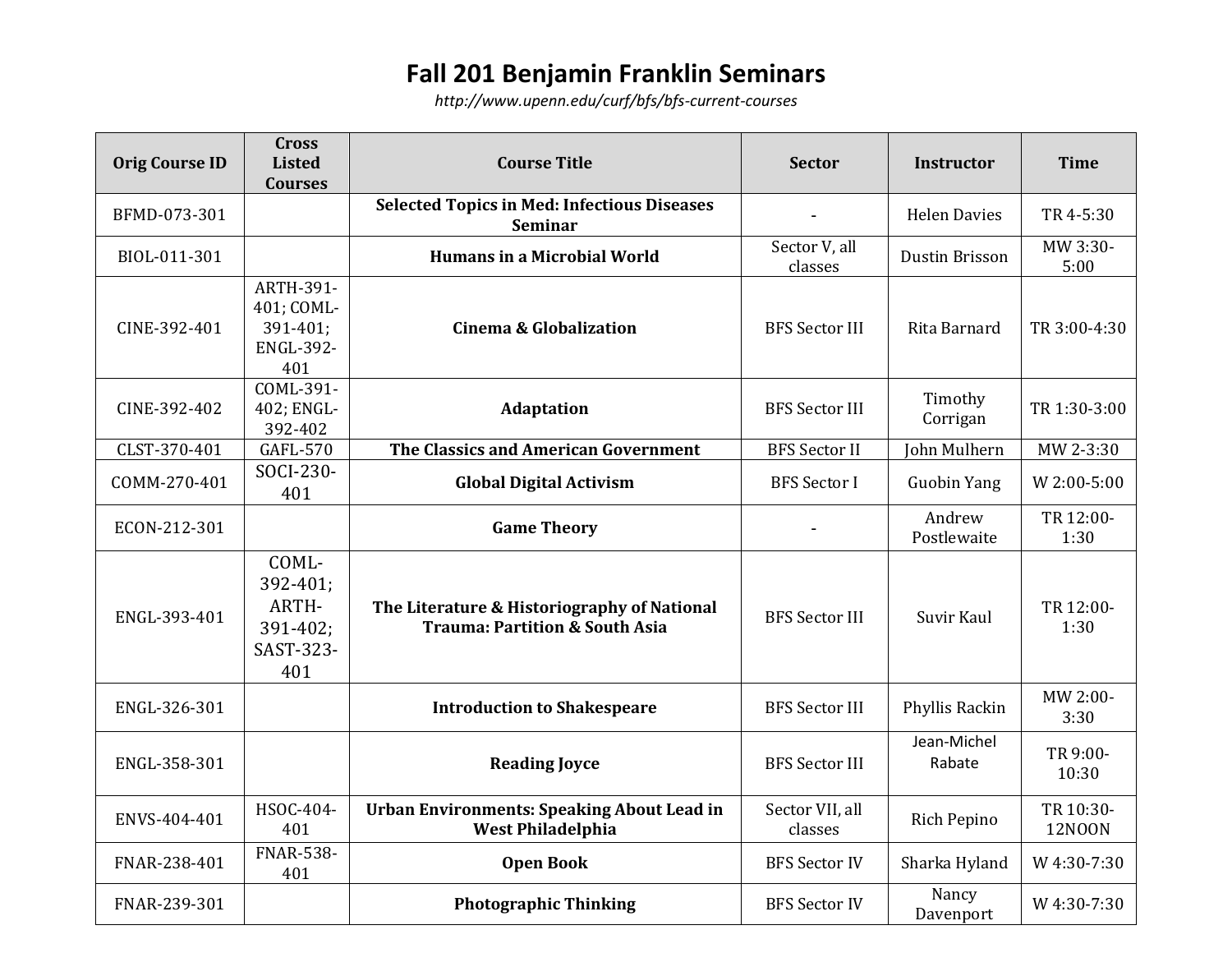| FREN-250-401              | COML272-<br>401;<br><b>ENGL260-</b><br>401;<br>GSWS253-<br>401         | <b>The Novel and Marriage</b>                                         | BFS Sector III, C1<br>all classes        | Joan DeJean                | W 2:00-5:00                                                              |
|---------------------------|------------------------------------------------------------------------|-----------------------------------------------------------------------|------------------------------------------|----------------------------|--------------------------------------------------------------------------|
| GRMN-262-402              | GSWS-<br>$162 - 402$ ;<br><b>IWST-102-</b><br>402;<br>NELC-<br>154-402 | Women in Jewish Literature                                            | Sector III All<br>Classes                | Kathryn Ann<br>Hellerstein | TR 1:30-3:00                                                             |
| HIST-214-401              |                                                                        | <b>The Immigration Debate</b>                                         | <b>BFS</b> Sector II and<br><b>CDUS</b>  | Michael B Katz             | T1:30-4:30                                                               |
| LGST-101-301              |                                                                        | <b>Introduction to Law and Legal Process</b>                          |                                          | William S.<br>Laufer       | TR 10:30-<br>12:00                                                       |
| LGST-210-301              |                                                                        | <b>Corp Responsibility and Ethics</b>                                 |                                          | Diana C.<br>Robertson      | MW 10:30-<br>12:00                                                       |
| LGST-215-301              |                                                                        | <b>Environmental Management Law and Policy</b>                        |                                          | Eric Orts                  | W 3:00-6:00                                                              |
| NELC-356-401              | <b>RELS-418-</b><br>401; JWST-<br>356-401                              | <b>Ancient Interpretation of the Bible</b>                            | <b>BFS Sector IV</b>                     | David Stern                | TR 10:30-<br>12:00                                                       |
| NURS-318-401              | GSWS318-<br>401,<br>HSOC341-<br>401                                    | Race, Gender, Class and the History of<br><b>American Health Care</b> | BFS Sector I,<br><b>CDUS</b> all classes | Julie Fairman              | W 3:00-6:00                                                              |
| NURS-324-401              | GSWS324-<br>401,<br>HSOC324-<br>401                                    | <b>Children's Health in the United States: 1800-</b><br>2000          | <b>BFS Sector II</b>                     | Cynthia A<br>Connolly      | W 3:00-6:00                                                              |
| PHYS-170 -<br>301,302,303 |                                                                        | <b>Honors Physics I: Mechanics and Wave Motion</b><br>(with LAB)      | Sector VI, all<br>classes/QDA            | Eugene J Mele              | <b>MWF 10-</b><br>11:00, SEM<br>M 2-3,<br>LAB T 3-5,<br><b>LAB R 6-8</b> |
| PSYC-045-301              |                                                                        | <b>The Embodied Mind</b>                                              | <b>BFS Sector VII</b>                    | Gordon<br><b>Bermant</b>   | W 2-5:00                                                                 |